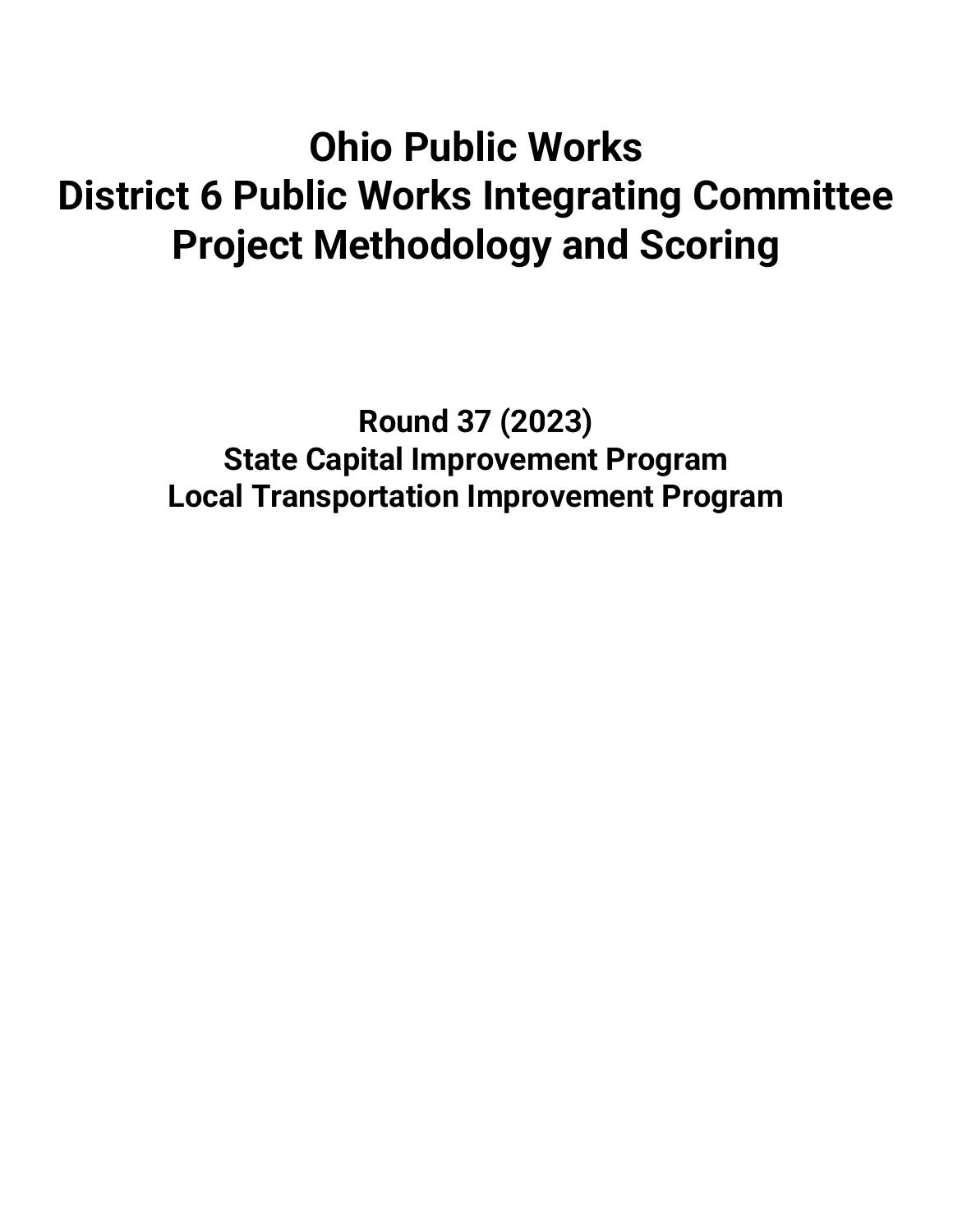# **Evaluation and Point System**

The D6PWIC will evaluate each project submitted for funding based on the information supplied by each community in the pre-applications. This evaluation will use criteria based on the requirements of Section 164 of the Ohio Revised Code. Evaluations are conducted in open public meetings as required by the Ohio Revised Code. Field checks of proposed projects may be made by committee members and additional documentation may be required to verify information submitted in the pre-applications. The basic methodology to be used in Round 37 (2023) may contain revisions in the evaluation rating and criteria system. The committee approves revisions for clarity and objectivity of the rating system. Evaluation considerations that have been developed and refined over the past 36 funding rounds are as follow:

**1.** a.) Is the applicant the appropriate legal authority for submitting this project?

## **Does the Applicant own the project? If the Applicant does not own the infrastructure or will not own it when it is built, they cannot apply for OPWC funding for that project!**

b.) Does the project meet the infrastructure needs of the area? Mahoning and Trumbull County populations have been declining for a few decades. The greatest need is to maintain the existing infrastructure. Most of District 6 projects submitted each year are repair and replace. However, District 6 will accept new/expansion projects to help expand the population and/or tax base. The entire list of submitted projects to District 6 represent the current needs for all communities. ORC - 164.06(B)(1)

c.) Will the project be started on time? Construction cannot start until July 1, 2023 or until a contract is in place with OPWC and MUST start by June 2024. Any project with a start date July 1, 2024 or after will be rejected by the OPWC and must apply in the next funding round (38).

*\_\_\_\_* Yes, on all three - **CONTINUE**

*\_\_\_\_ No on one or more -* **STOP** – Project does not qualify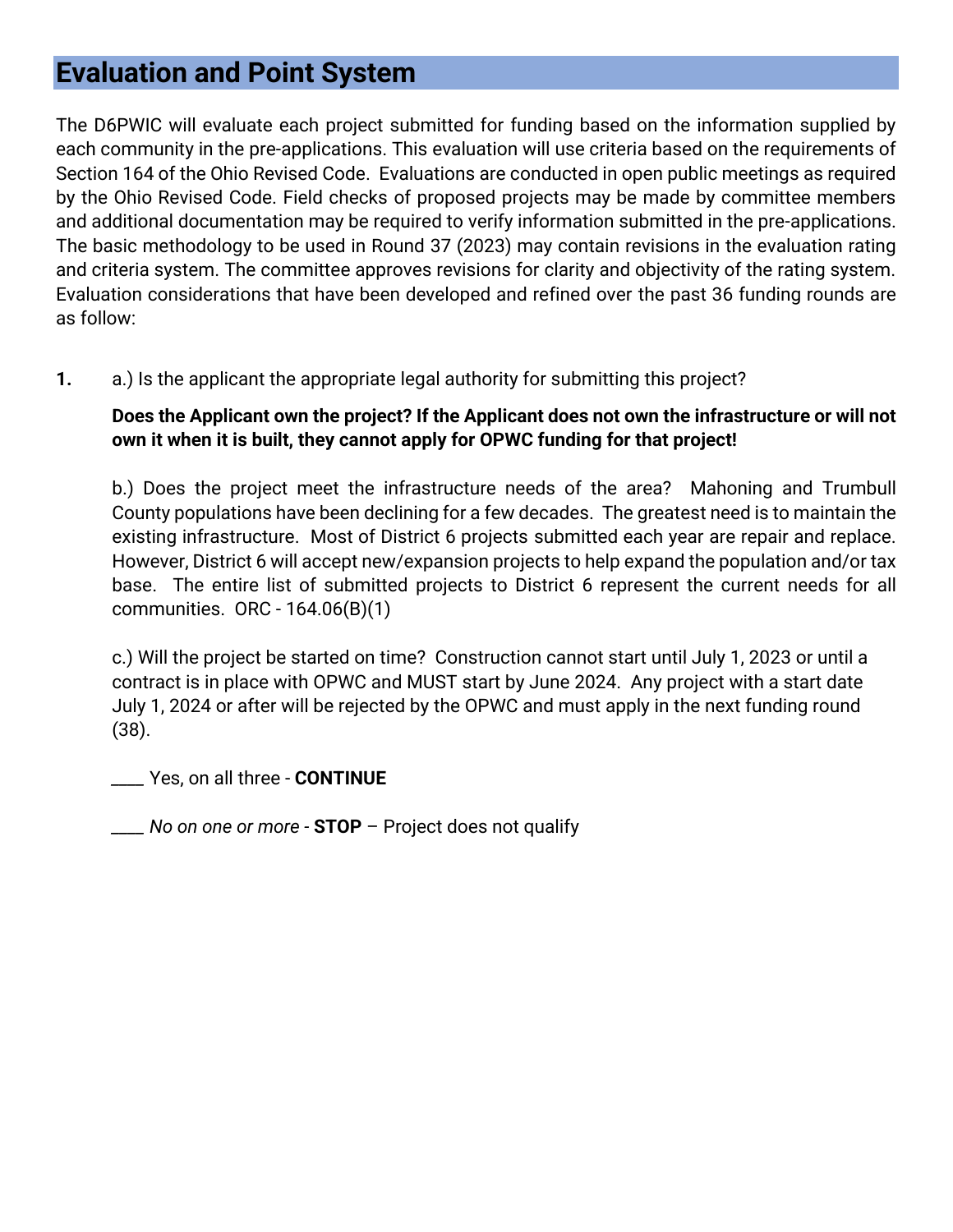## **For Sewer/Water Projects Only**

**2a.** Does the proposed infrastructure activity improve the general health and welfare of the service area? The Sponsor must confirm with supporting documentation and a Certified Engineering Statement. ORC - 164.06(B)(4)

| Critical    | Failed infrastructure requiring complete reconstruction<br>or improvements that are mandated by EPA orders in<br>the form of a consent decree or court orders.                                                                     | 10 points |
|-------------|------------------------------------------------------------------------------------------------------------------------------------------------------------------------------------------------------------------------------------|-----------|
| Significant | Infrastructure requiring repair or rehabilitation of<br>majority of components or requiring updates or<br>replacements due to EPA findings or<br>recommendations, or chronic backup or flooding,<br>resulting in structure damage. | 5 points  |
| Moderate    | Infrastructure requiring increased capacity to meet<br>current needs, improve water quality, or to meet a<br>specific development proposal, flooding resulting in<br>land damage.                                                  | 3 points  |
| No Impact   | Pre-application lacks documentation/statement                                                                                                                                                                                      | 0 points  |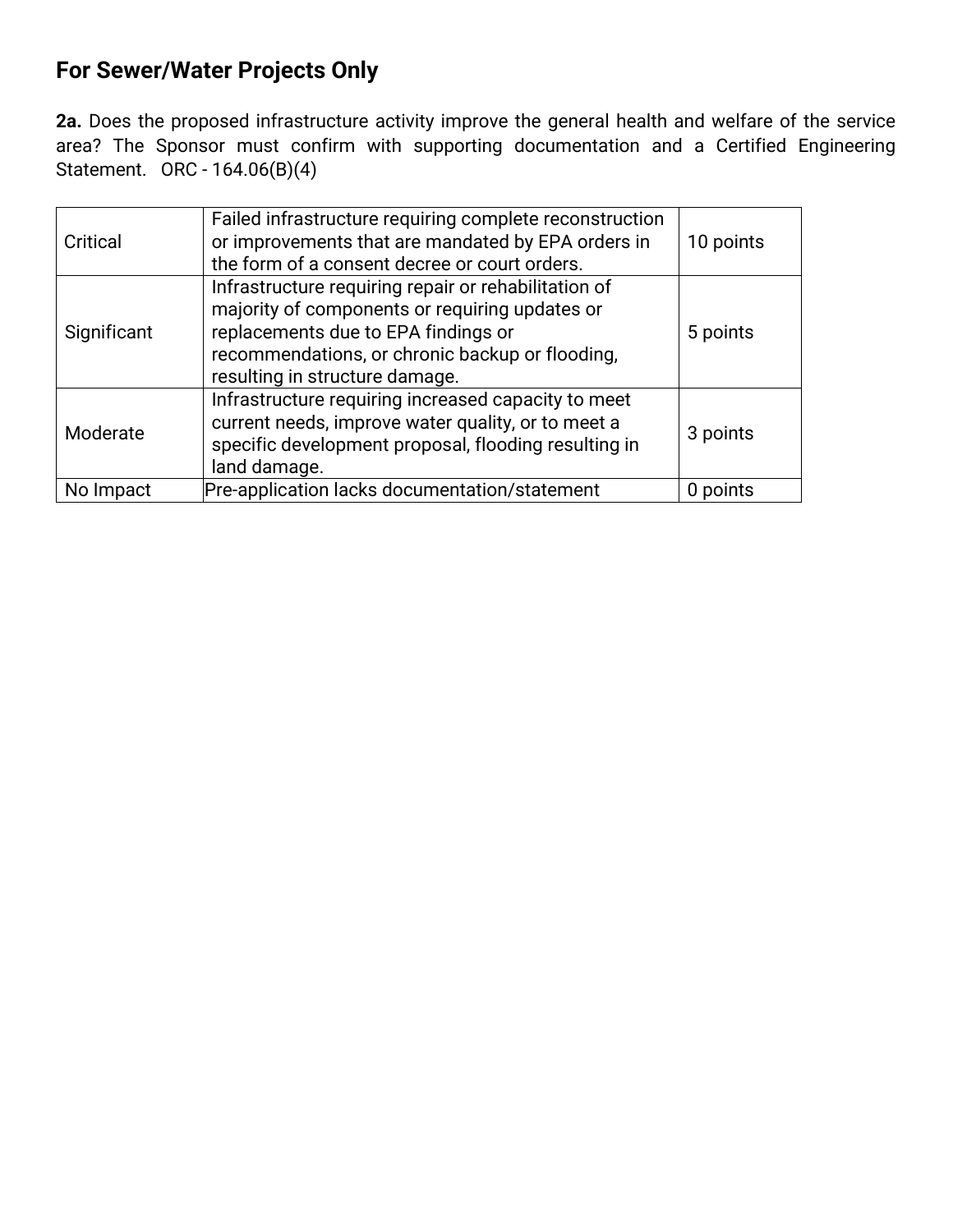## **Points will be awarded for either 2b or 2c. Not both. Include supporting documentation for either section.**

**2b.** What are the numbers of homes and/or businesses directly impacted by the health and safety hazard? Must be documented (ex: damage reports, call sheets/work orders). ORC - 164.06(B)(4)

## Homes/Businesses Impacted

| $1 - 2$   | 2 points  |
|-----------|-----------|
| $3 - 4$   | 4 points  |
| $5 - 6$   | 6 points  |
| 7 - 8     | 8 points  |
| 9 or more | 10 points |

**2c.** In projects that have a service area determined by an engineering study (i.e. sanitary sewer or waterline extensions, wastewater or water treatment plant improvements, stormwater, etc.); what is the number of homes and/or businesses directly impacted? ORC - 164.06(B)(4)

#### Homes/Businesses Impacted

| $0 - 19$   | 2 points  |
|------------|-----------|
| $20 - 34$  | 4 points  |
| $35 - 49$  | 6 points  |
| $50 - 79$  | 8 points  |
| 80 or more | 10 points |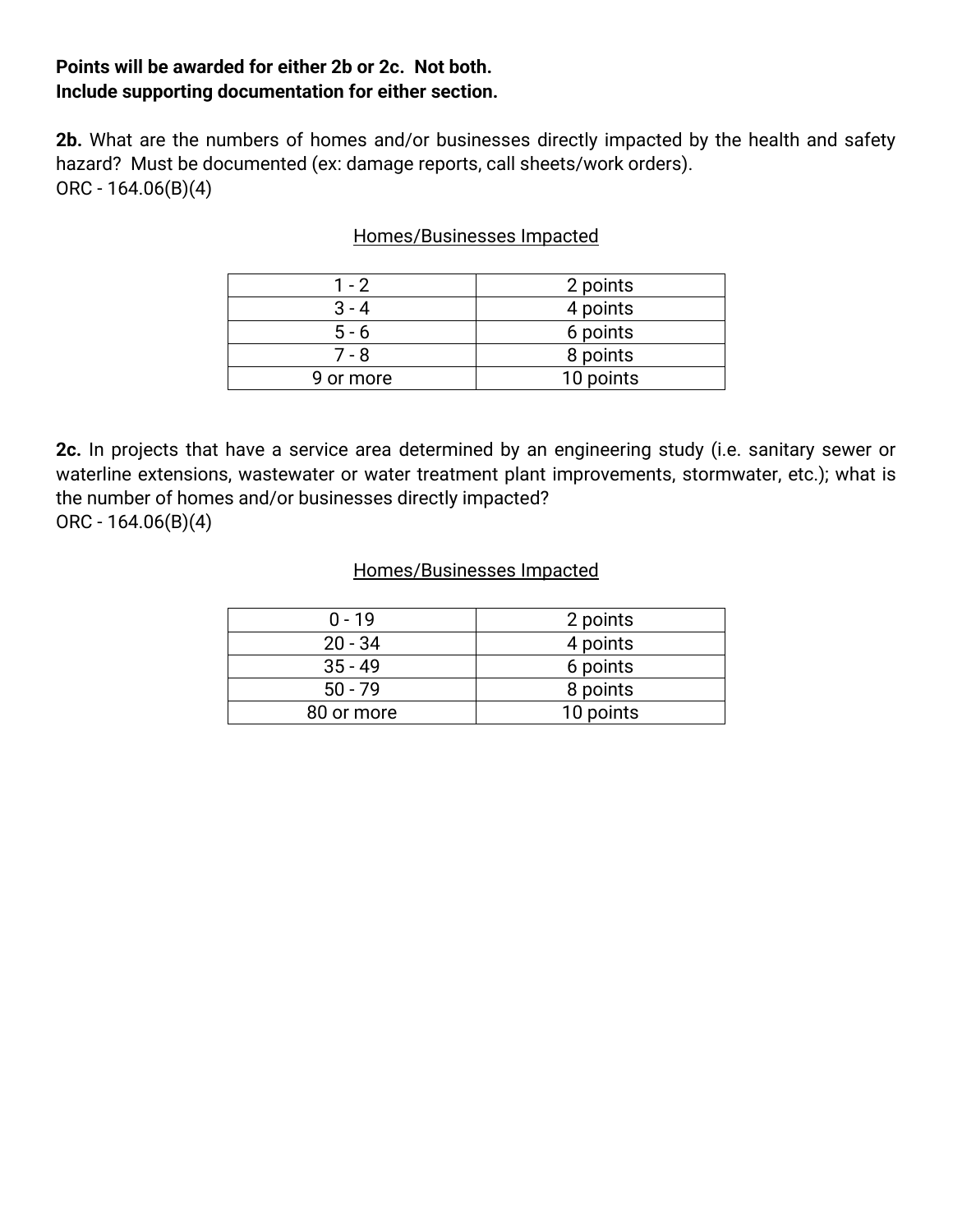## **For Transportation Projects Only**

**3a.** Will the project alleviate serious traffic problems or safety hazards? Will it respond to needs caused by rapid growth and/or development? These criteria must be documented with Traffic Studies and/or Certified Engineering Statement. ORC - 164.06(B)(4) ORC - 164.14(E)(1) ORC - 164.14(E)(2)

| Critical    | Road/bridge reconstruction, including widening and/or<br>geometric improvements as documented by<br>appropriate traffic engineering studies that identify the<br>hazard and recommends the proposed improvement. | 10 points |
|-------------|------------------------------------------------------------------------------------------------------------------------------------------------------------------------------------------------------------------|-----------|
| Significant | Road/bridge reconstruction, including widening and/or<br>geometric improvements. Projects include round<br>abouts and road diets.                                                                                | 5 points  |
| Moderate    | Road/bridge improvement that is predominately<br>resurfacing without significant reconstruction, widening,<br>or geometric improvements or a new road that will<br>improve traffic flow and access.              | 3 points  |
| No Impact   |                                                                                                                                                                                                                  | 0 points  |

**3b.** Traffic counts are no longer required by the District 6 Public Works Integrating Committee. However, the point system is still based on traffic count totals. It is up to each community to decide whether to ask for a traffic count or not. Requested traffic counts must be conducted within the project limits. Traffic count requests submitted to Eastgate must be received by June 24, 2022. Roads with no traffic count will receive a default number "249" and 2 points will be awarded.

For projects with more than one road, a weighted average shall be determined using a cost-based method. A worksheet must be included with the pre-application. When developing the weighted average, roads without a traffic count shall use "249" as a default number.

For Round 37 (2023), traffic counts from 2018 through 2022 are acceptable.

## Existing Traffic

| $0 - 249$       | 2 points  |
|-----------------|-----------|
| $250 - 499$     | 4 points  |
| $500 - 999$     | 6 points  |
| $1,000 - 3,999$ | 8 points  |
| 4,000 & Over    | 10 points |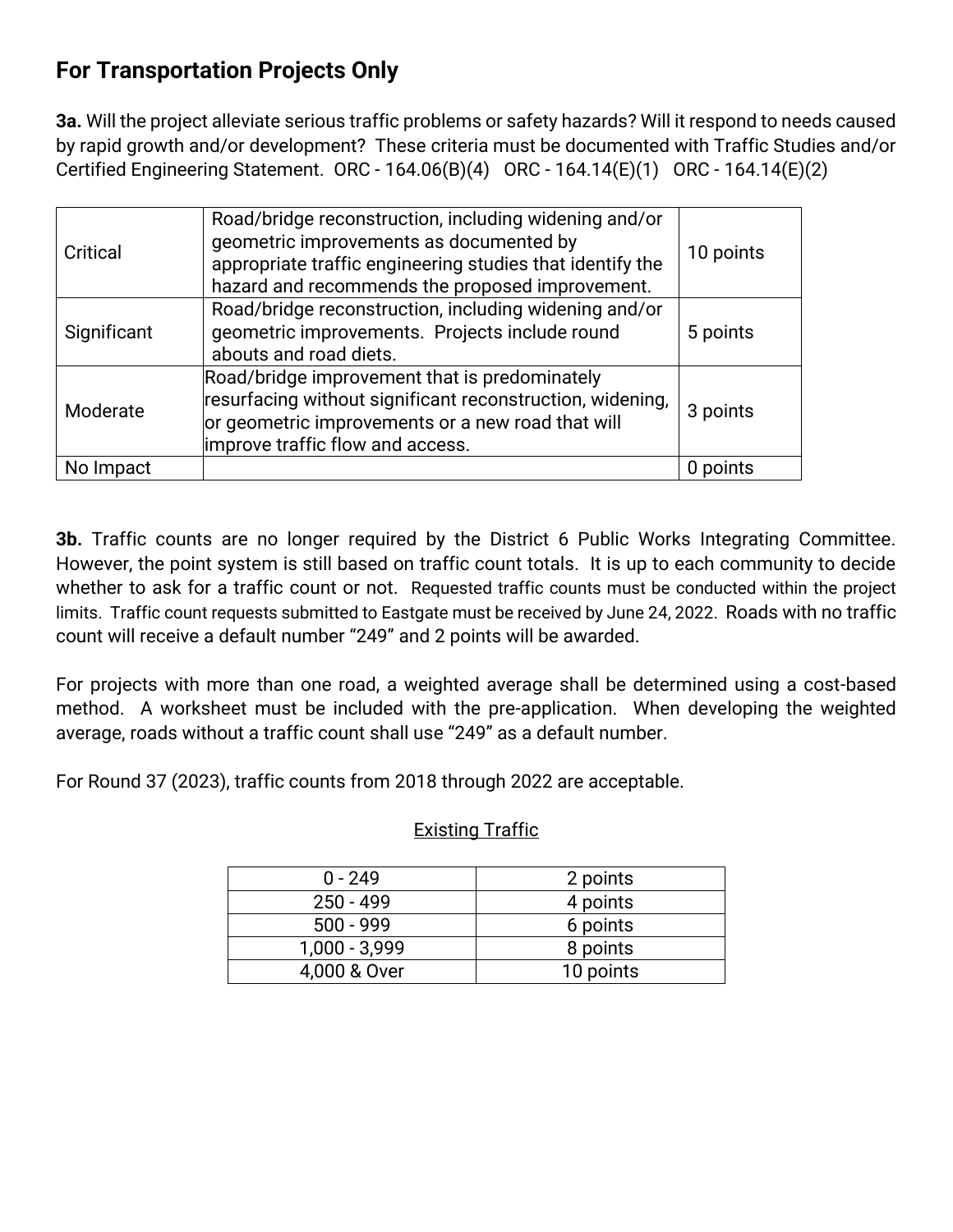## **For All Projects**

**4.** What is the condition of the infrastructure? Must be documented ORC - 164.06(B)(2) ORC - 164.14(E)(9)

| Critical | Primary component has failed, and the infrastructure is<br>closed, or inoperable. The infrastructure requires a<br>significant repair/upgrade to return to the intended<br>level of service and meet current design standards.<br>Infrastructure closed for any reason except failure will<br>receive "0" points. | 10 points |
|----------|-------------------------------------------------------------------------------------------------------------------------------------------------------------------------------------------------------------------------------------------------------------------------------------------------------------------|-----------|
| Poor     | Infrastructure has major deficiency with imminent<br>failure, major repairs are required.                                                                                                                                                                                                                         | 8 points  |
| Moderate | Infrastructure contains a major deficiency and will<br>require repair to function and meet current design<br>standards.                                                                                                                                                                                           | 5 points  |
| Fair     | Infrastructure functions as originally intended but<br>requires minor repairs and/or upgrades to meet current<br>design standards.                                                                                                                                                                                | 3 points  |
| Good     | No repair is required, or no supporting documentation<br>was submitted.                                                                                                                                                                                                                                           | 0 points  |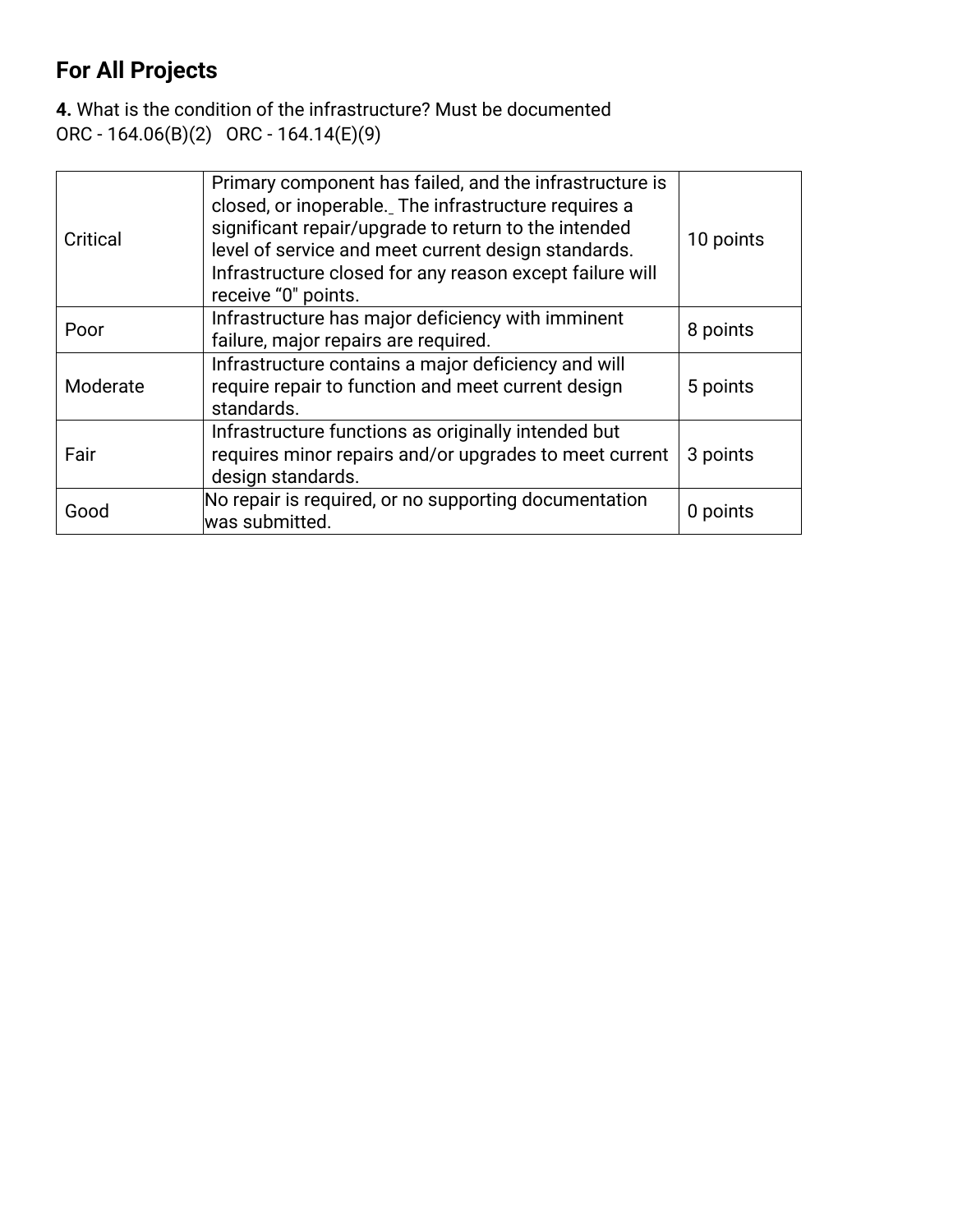**5.** What is the age of the existing infrastructure? New/expansion projects will receive 0 points. If no age is given, projects will receive 0 points. ORC - 164.06(B)(2)

For road projects - Must be when the last major resurfacing was completed.

| $15+$ years        | 2 points |
|--------------------|----------|
| $10-14$ years      | 1 point  |
| Less than 10 years | 0 points |

For bridge and culvert projects - Must be when bridge or culvert were built.

| $50+$ years        | 2 points |
|--------------------|----------|
| 31-49 years        | 1 point  |
| Less than 31 years | 0 points |

For water, sewer, and stormwater projects - Must be when infrastructure was built.

| $50+$ years        | 2 points |
|--------------------|----------|
| 31-49 years        | 1 point  |
| Less than 31 years | 0 points |

## **The District 6 committee may adjust points for a project that does not fit these categories.**

**6.** What is the project's local share (all funds other than OPWC)? ORC - 164.06(B)(6) ORC - 164.14(E)(4) ORC - 164.14(E)(6)

| 61% and over | 15 points |
|--------------|-----------|
| 46% to 60%   | 11 points |
| 31% to 45%   | 7 points  |
| 16% to 30%   | 3 points  |
| 0 to 15%     | 0 points  |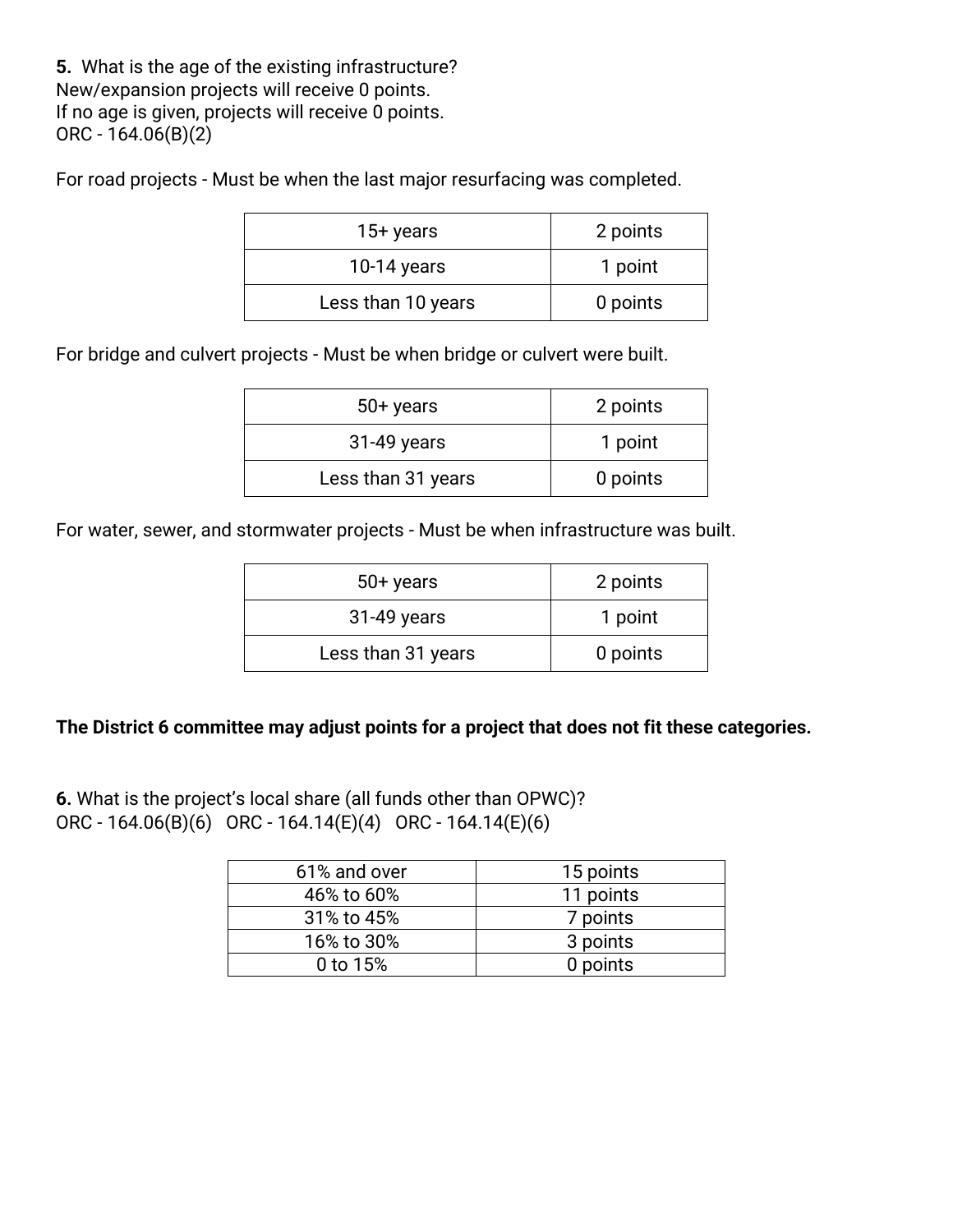**7.** Is the OPWC request a loan, loan/grant combination, or credit enhancement? Percentages are based on the loan amount divided by the total project cost. The minimum loan amount is \$50,000. ORC - 164.06(B)(5)

| 100% OPWC Loan/Credit Enhancement | 10 points |
|-----------------------------------|-----------|
| 76% to 99% OPWC Loan              | 6 points  |
| 51% to 75% OPWC Loan              | 4 points  |
| 26% to 50% OPWC Loan              | 2 points  |
| 0 to 25% OPWC Loan                | 0 points  |

**8.** The sponsor community's Median Household Income (MHI) is what percent of the State of Ohio MHI (\$56,602)? ORC - 164.06(B)(6) ORC - 164.06(B)(8) ORC - 164.14(E)(6)

| Below 70%    | 5 points |
|--------------|----------|
| 70% to 79.9% | 4 points |
| 80% to 89.9% | 3 points |
| 90% to 99.9% | 2 points |

**9.** What is the community priority of this project?

| #1 | 20 points |
|----|-----------|
| #2 | 18 points |
| #3 | 16 points |
| #4 | 14 points |
| #5 | 12 points |
| #6 | 10 points |
| #7 | 7 points  |
| #8 | 4 points  |
| #9 | 2 points  |

**10.** What is the OPWC funding (grant and loan) request for the number 1 priority project? (Only the Priority 1 project for each applicant will receive points in this category) ORC - 164.06(B)(5)

| \$1 to \$75,000        | 15 points |
|------------------------|-----------|
| \$75,001 to \$150,000  | 8 points  |
| \$150,001 to \$225,000 | 4 points  |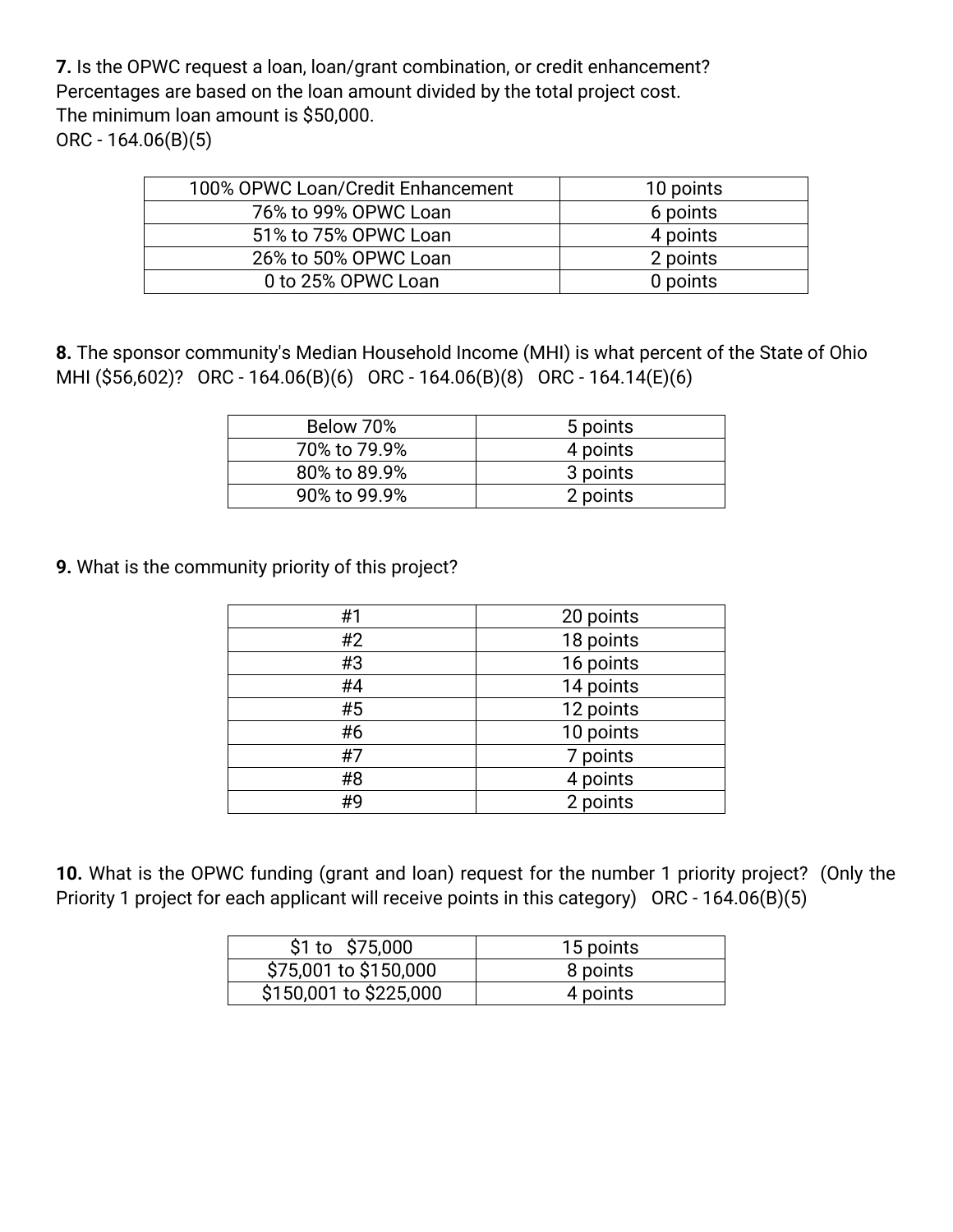**11.** Is the project a joint project between two or more communities that are within the legal boundaries of the District 6 Public Works Integrating Committee? Both communities must have a financial commitment in the local share and this commitment must be documented through a legally binding agreement between both communities that shall be submitted with the lead agency's pre-application. ORC - 164.14(E)(7)

| 50% / 50% | 5 points |
|-----------|----------|
| 60% / 40% | 4 points |
| 70%/30%   | 3 points |
| 80%/20%   | 2 points |
| 90%/10%   | 1 point  |

## Local cost share between communities

**12.** What is the status for the planning and readiness of the project? ORC - 164.06(B)(9) ORC - 164.14(E)(5)

Part I - Status of Plans - This uses the Small Government Commission's Engineer's Plan Status Certification. (Maximum 2 points)

| Plans not yet begun                                                                                         | 0 points |
|-------------------------------------------------------------------------------------------------------------|----------|
| Surveying through preliminary design completed<br>(Items A-C)                                               | 1 point  |
| Surveying through final construction plans, secured<br>permits, and right-of-way as appropriate (Items A-I) | 2 points |

Part II – Status of Funding Sources – This uses source documentation including CFO certifications and loan letters. (Maximum 2 points)

| All funds not yet committed                | 0 points |
|--------------------------------------------|----------|
| Applications submitted to funding entities | 1 point  |
| All funding committed                      | 2 points |

**The District 6 Public Works Integrating Committee will review projects that are not in contract within a year or not completed within two years of the project agreement to determine if the committee will recommend termination by OPWC.**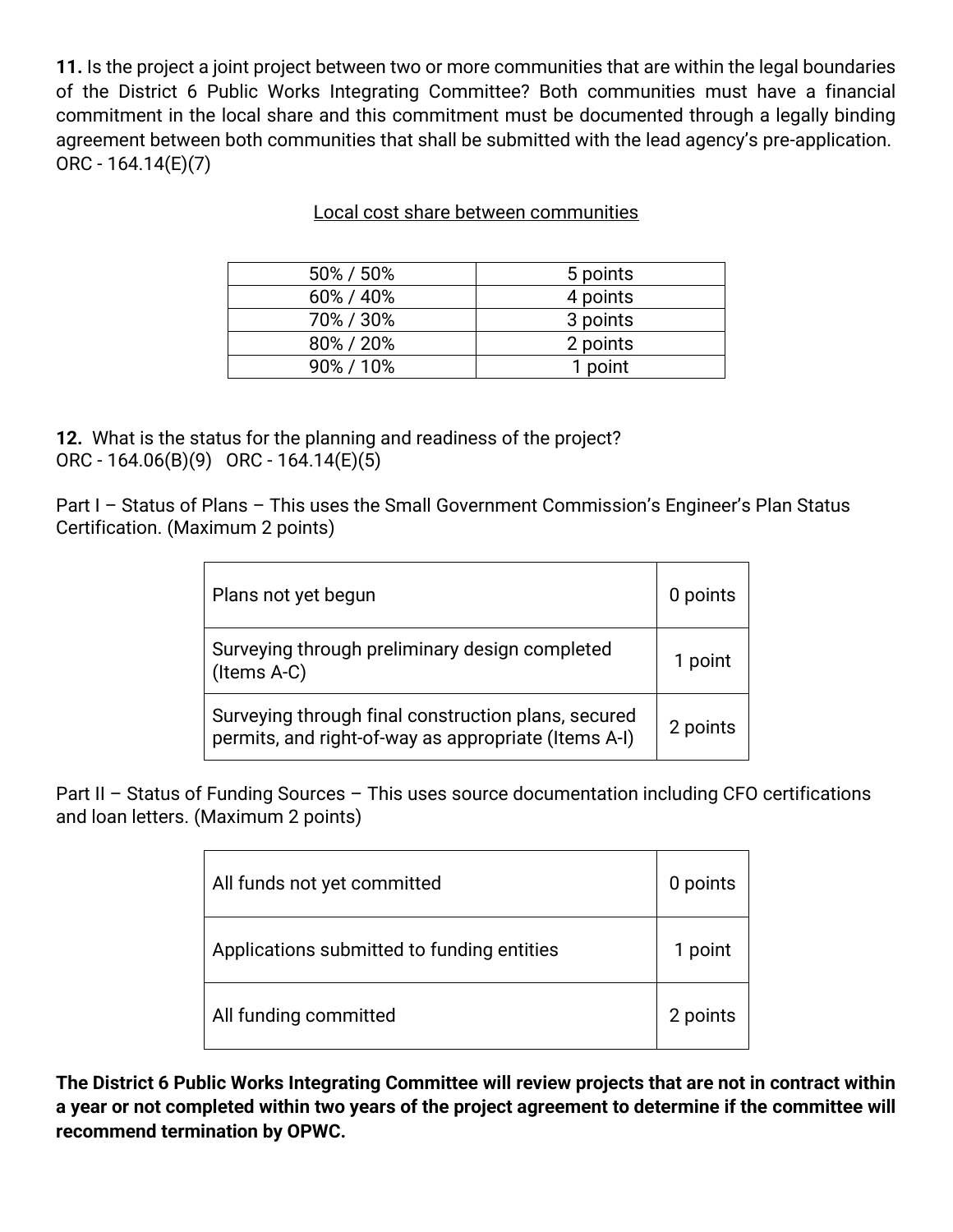**13.** Will the project generate revenue in the form of user fees or assessments? ORC - 164.06(B)(3)

| No new user fees or assessments | 1 point  |
|---------------------------------|----------|
| New user fees or assessments    | 0 points |

**14.** Does the project have other funding besides local or OPWC dollars? Federal, state, private funding.

ORC - 164.06(B)(7)

| 66% or more   | 1 point  |
|---------------|----------|
| Less than 66% | 0 points |

## **15.** Other factors of regional importance

ORC - 164.06(B)(10) ORC - 164.14(E)(2) ORC - 164.14(E)(3) ORC - 164.14(E)(10)

The District 6 Public Works Integrating Committee members, exercising their independent judgment, will utilize this category to determine:

- compliance/consistency with OPWC guidelines
- compliance/consistency with regional plans, policies and/or objectives
- development and maintenance of District's infrastructure
- creation of significant and specific economic development
- other factors deemed necessary by committee members

Factors of Regional Importance 0 to 25 points